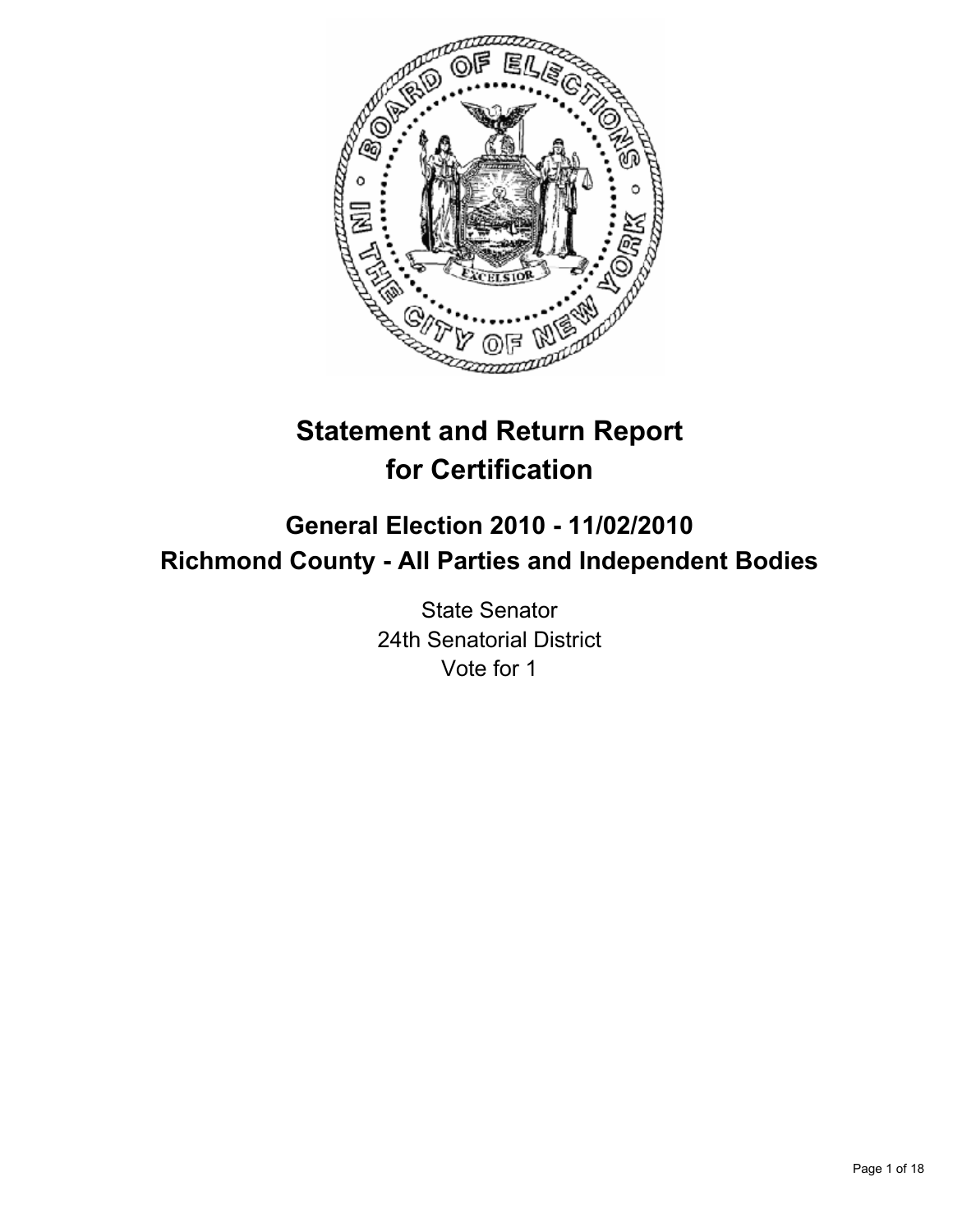

| <b>PUBLIC COUNTER</b>             | 12,134 |
|-----------------------------------|--------|
| <b>EMERGENCY</b>                  | 0      |
| ABSENTEE/MILITARY                 | 499    |
| <b>AFFIDAVIT</b>                  | 122    |
| <b>Total Ballots</b>              | 12,783 |
| ANDREW J LANZA (REPUBLICAN)       | 7,162  |
| ANDREW J LANZA (INDEPENDENCE)     | 708    |
| ANDREW J LANZA (CONSERVATIVE)     | 1,144  |
| ALICIA COLON (WRITE-IN)           | 1      |
| ANYONE ELSE (WRITE-IN)            | 2      |
| ARTHUR PRIVIN (WRITE-IN)          | 1      |
| BOZO THE CLOWN (WRITE-IN)         | 1      |
| BRIAN D LEVINE (WRITE-IN)         | 1      |
| CARISSA ZUCCO (WRITE-IN)          | 1      |
| D JANELE HYER-SPENCER (WRITE-IN)  | 1      |
| DANIEL WEIBEL (WRITE-IN)          | 2      |
| DENNIS O'CONNOR (WRITE-IN)        | 1      |
| DIANE J SAVINO (WRITE-IN)         | 4      |
| DIANE J. SAVINO (WRITE-IN)        | 1      |
| ED STEHLIN (WRITE-IN)             | 1      |
| FRANK KATALERAS (WRITE-IN)        | 1      |
| <b>GAIL FISHER (WRITE-IN)</b>     | 1      |
| <b>GERALD MALON (WRITE-IN)</b>    | 1      |
| <b>GREG O'BRIEN (WRITE-IN)</b>    | 1      |
| <b>GRIGORIY KISHKO (WRITE-IN)</b> | 1      |
| HAI NA (WRITE-IN)                 | 1      |
| HAZIZE KOVACEVIC (WRITE-IN)       | 1      |
| JAMES ODDO (WRITE-IN)             | 1      |
| JESSICA DAWN EDGEWORTH (WRITE-IN) | 1      |
| JIMMY MCMILLAN (WRITE-IN)         | 2      |
| JOHN ADAMS (WRITE-IN)             | 1      |
| JOHN KELLY (WRITE-IN)             | 1      |
| JOHN MARCHI (WRITE-IN)            | 1      |
| JOSEPH HUFF (WRITE-IN)            | 1      |
| KRISTEN M DAVIS (WRITE-IN)        | 1      |
| LORRAINE SCANNI (WRITE-IN)        | 1      |
| LOU PECONO (WRITE-IN)             | 1      |
| LOU TOBACCO (WRITE-IN)            | 1      |
| MICHAEL MCSHERRY (WRITE-IN)       | 1      |
| MICKEY MOUSE (WRITE-IN)           | 2      |
| MYSELF (WRITE-IN)                 | 1      |
| NO NAME (WRITE-IN)                | 5      |
| RAY KELLY (WRITE-IN)              | 1      |
| RIAN SILVERMAN (WRITE-IN)         | 1      |
| RICHARD P RYAN (WRITE-IN)         | 1      |
| RON PAUL (WRITE-IN)               | 1      |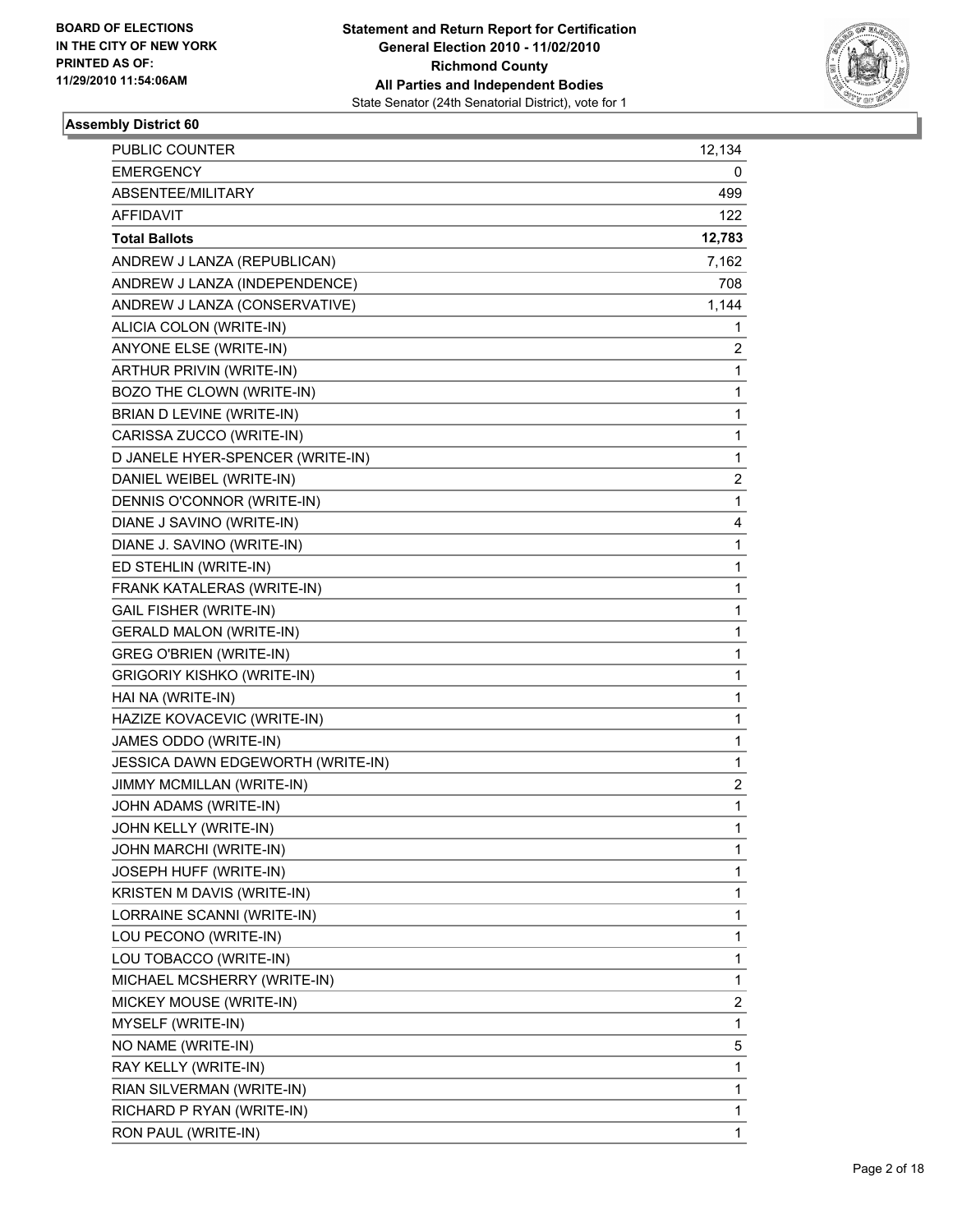

| STEWIE GRIFFIN (WRITE-IN) |       |
|---------------------------|-------|
| WAYNE STEINMAN (WRITE-IN) |       |
| <b>Total Votes</b>        | 9.067 |
| Unrecorded                | 3.716 |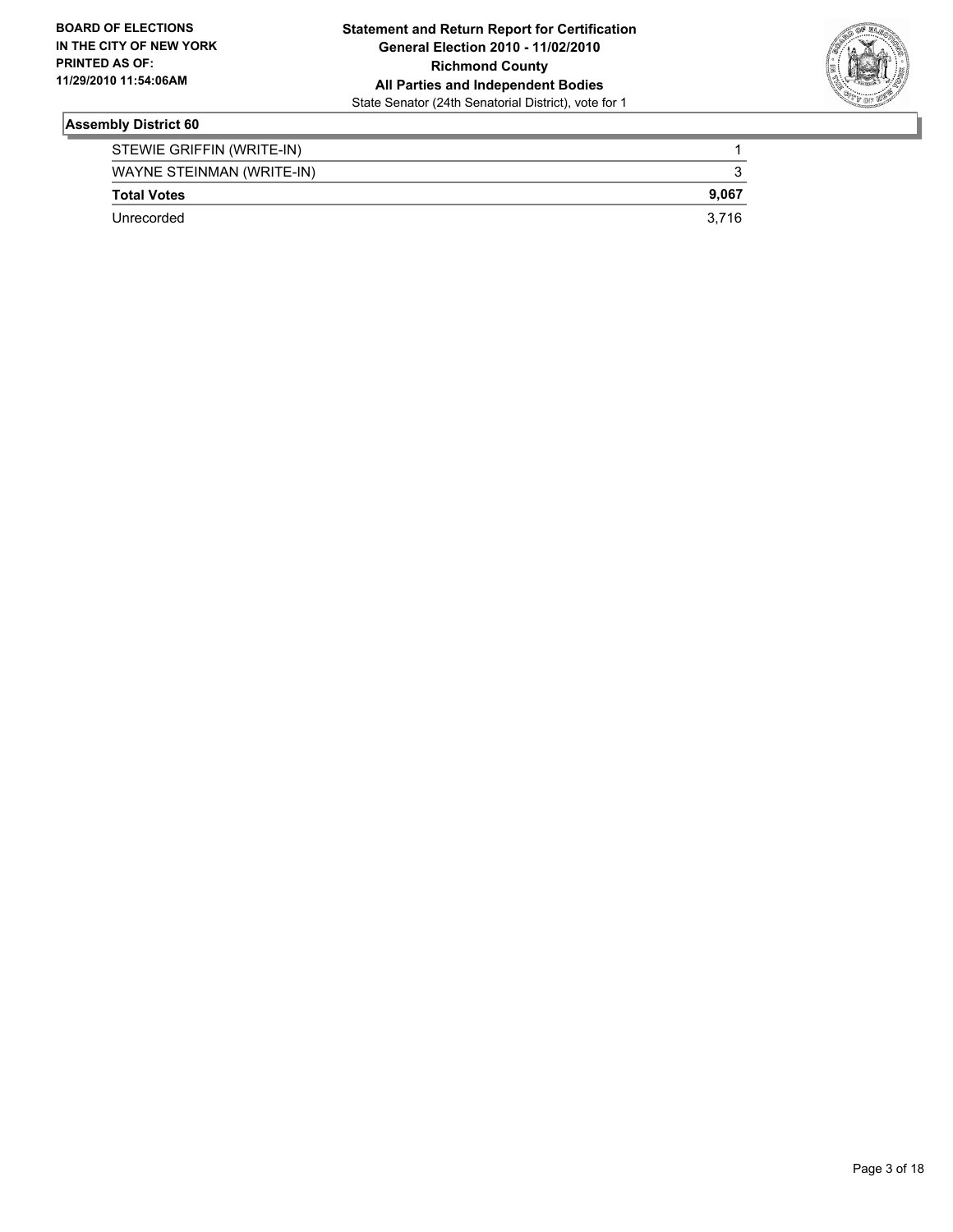

| <b>PUBLIC COUNTER</b>              | 9,862        |
|------------------------------------|--------------|
| <b>EMERGENCY</b>                   | 0            |
| ABSENTEE/MILITARY                  | 380          |
| <b>AFFIDAVIT</b>                   | 74           |
| <b>Total Ballots</b>               | 10,336       |
| ANDREW J LANZA (REPUBLICAN)        | 4,913        |
| ANDREW J LANZA (INDEPENDENCE)      | 766          |
| ANDREW J LANZA (CONSERVATIVE)      | 1,046        |
| ANA GARCIA (WRITE-IN)              | 1            |
| ANYONE (WRITE-IN)                  | 1            |
| BEELZEBUB (WRITE-IN)               | 1            |
| BEN POSNER (WRITE-IN)              | 1            |
| BILL CARR (WRITE-IN)               | 1            |
| BILL G HOLLAND (WRITE-IN)          | 1            |
| <b>BLAISE MARCUCCI (WRITE-IN)</b>  | 1            |
| <b>BUD FOSTER (WRITE-IN)</b>       | 1            |
| CAROLYN GOLDBERG (WRITE-IN)        | 1            |
| CHRIS LASALVIA (WRITE-IN)          | 1            |
| DAN RAPINO (WRITE-IN)              | 1            |
| DEBI ROSE (WRITE-IN)               | 2            |
| DEMOCRAT (WRITE-IN)                | 1            |
| DIANE J SAVINO (WRITE-IN)          | 1            |
| DIANE ORAZECK (WRITE-IN)           | 1            |
| EDWARD J JERLIN (WRITE-IN)         | 1            |
| FRED CERULLO (WRITE-IN)            | 1            |
| <b>GENA MIMOSA (WRITE-IN)</b>      | 1            |
| GUY V MOLINARI (WRITE-IN)          | 1            |
| HAROLD GATES (WRITE-IN)            | 1            |
| HOWARD STERN (WRITE-IN)            | 1            |
| JERRY CAVANNANTE (WRITE-IN)        | 1            |
| JIMMY CARTER (WRITE-IN)            | 1            |
| JIMMY MCMILLAN (WRITE-IN)          | 2            |
| JOE BARBERI (WRITE-IN)             | 2            |
| JOHN DUFFY (WRITE-IN)              | 1            |
| JOSEPH PANCILLA (WRITE-IN)         | 1            |
| JOVIO FEVELO (WRITE-IN)            | 1            |
| JULIENNE VERDI (WRITE-IN)          | 1            |
| KAREN A REARDON (WRITE-IN)         | 1            |
| KATHERINE KRAUSS ROONEY (WRITE-IN) | 1            |
| KEN C MITCHELL (WRITE-IN)          | 1            |
| LISA MURKOWSKI (WRITE-IN)          | 1            |
| LORRAINE SCANNI (WRITE-IN)         | 2            |
| MARC NATION (WRITE-IN)             | 1            |
| MARIO DIRE (WRITE-IN)              | 1            |
| MARY GUSTAFESON (WRITE-IN)         | 1            |
| MICHAEL MURPHY (WRITE-IN)          | $\mathbf{1}$ |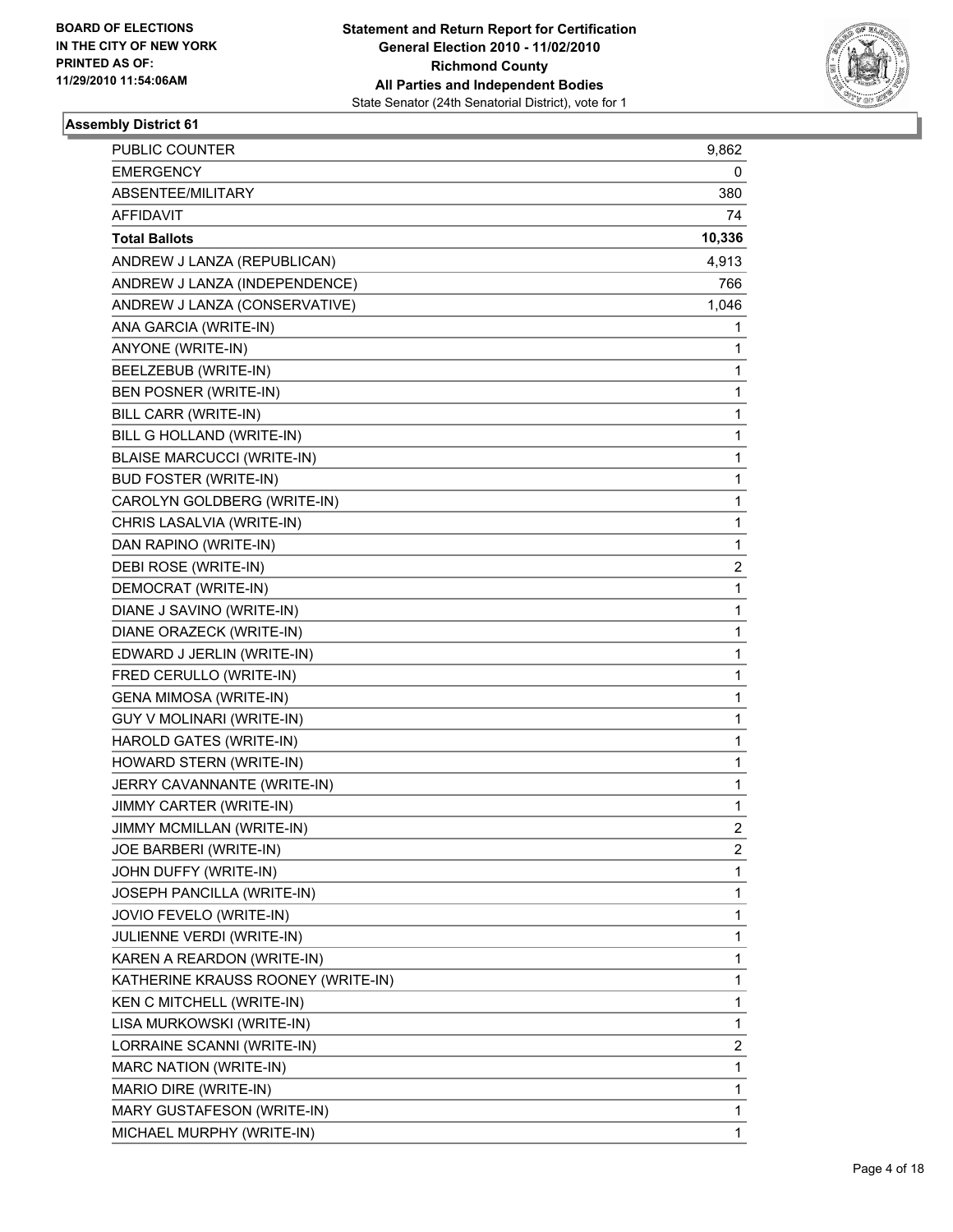

| MIKE MORREL (WRITE-IN)      | 1              |
|-----------------------------|----------------|
| NO NAME (WRITE-IN)          | 6              |
| NO ONE (WRITE-IN)           | 1              |
| NONE (WRITE-IN)             | 3              |
| PATRICK DUFFY (WRITE-IN)    | 1              |
| PAUL W. CASEY (WRITE-IN)    | 1              |
| PETER GILL (WRITE-IN)       | 1              |
| PETER PARKER (WRITE-IN)     | 1              |
| RALPH NADER (WRITE-IN)      | 1              |
| RICHARD M KATULA (WRITE-IN) | 1              |
| ROBERT HELBOCK (WRITE-IN)   | 1              |
| RUSS FEINGOLD (WRITE-IN)    | 1              |
| SEAN MULLIGAN (WRITE-IN)    | 1              |
| SUSAN CHEW (WRITE-IN)       | $\overline{2}$ |
| THOMAS BEIVNETI (WRITE-IN)  | 1              |
| TOM MORRISEY (WRITE-IN)     | 1              |
| TREVOR MILLS (WRITE-IN)     | 1              |
| VINCENT IGNIZIO (WRITE-IN)  | 4              |
| WILLIAM D'EMILIO (WRITE-IN) | 1              |
| <b>Total Votes</b>          | 6,797          |
| Unrecorded                  | 3,539          |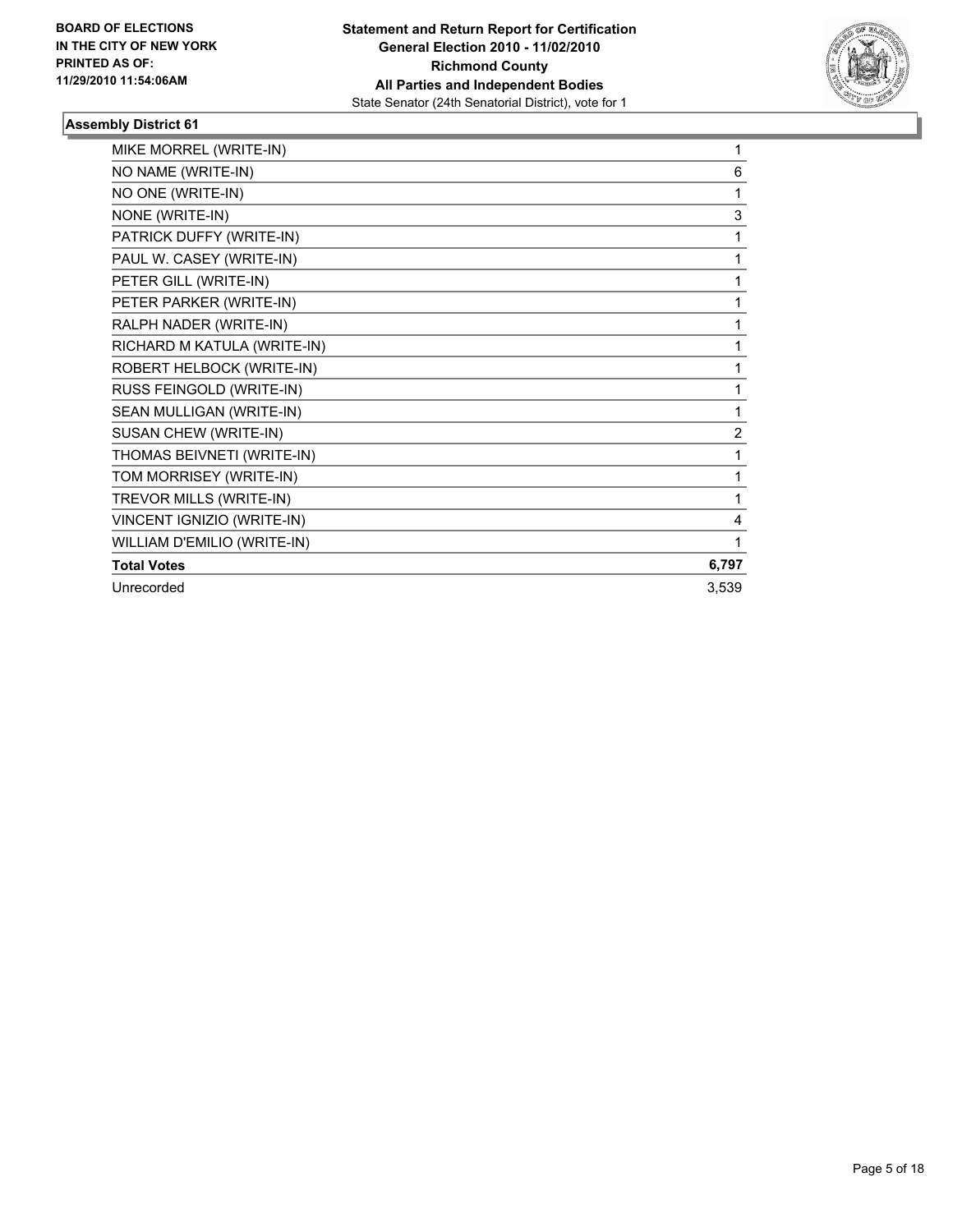

| PUBLIC COUNTER                     | 29,387         |
|------------------------------------|----------------|
| <b>EMERGENCY</b>                   | 1              |
| ABSENTEE/MILITARY                  | 843            |
| AFFIDAVIT                          | 222            |
| <b>Total Ballots</b>               | 30,488         |
| ANDREW J LANZA (REPUBLICAN)        | 20,330         |
| ANDREW J LANZA (INDEPENDENCE)      | 1,801          |
| ANDREW J LANZA (CONSERVATIVE)      | 2,840          |
| ABE LINCOLN (WRITE-IN)             | 1              |
| <b>AGAINST ALL (WRITE-IN)</b>      | 1              |
| AL SHARPTON (WRITE-IN)             | 1              |
| ALAN ALDA (WRITE-IN)               | 1              |
| ALLOW GAY MARRIAGE (WRITE-IN)      | 1              |
| ANTHONY CRISPINO (WRITE-IN)        | 1              |
| ANTHONY LIBRERA (WRITE-IN)         | 1              |
| ANTHONY SALVO (WRITE-IN)           | 1              |
| ANYBODY ELSE (WRITE-IN)            | 1              |
| ANYONE BUT (WRITE-IN)              | 1              |
| ANYONE BUT ANDREW LANZA (WRITE-IN) | 1              |
| ANYONE ELSE (WRITE-IN)             | 5              |
| BEN FRANKLIN (WRITE-IN)            | 1              |
| BILL CARR (WRITE-IN)               | 1              |
| BRENDON LANTRY (WRITE-IN)          | 1              |
| CATHERINE BRODERICK (WRITE-IN)     | 1              |
| CHRIS LEUCHTEN (WRITE-IN)          | 1              |
| DANIEL LEDDY (WRITE-IN)            | 1              |
| DARRYL STRAWBERRY (WRITE-IN)       | 1              |
| DAVID CEDAR (WRITE-IN)             | 1              |
| DIANE J SAVINO (WRITE-IN)          | 5              |
| DONALD DUCK (WRITE-IN)             | 1              |
| DOV MEDINETS (WRITE-IN)            | 1              |
| ED KOCH (WRITE-IN)                 | 1              |
| EDWARD C JOSESY (WRITE-IN)         | 1              |
| ELMO (WRITE-IN)                    | 1              |
| ERIC ROSENSTOCK (WRITE-IN)         | 1              |
| EVAN PEREI (WRITE-IN)              | 1              |
| FATIMA BURRELL (WRITE-IN)          | 1              |
| FINDA FEINIOD (WRITE-IN)           | 1              |
| FRAN LAUIRELLO (WRITE-IN)          | 1              |
| FRANK MORANO (WRITE-IN)            | 1              |
| FRANK SANTARPIA (WRITE-IN)         | 1              |
| GAIL HIGGING (WRITE-IN)            | 1              |
| <b>GARY BURKHAROT (WRITE-IN)</b>   | 1              |
| <b>GENE RUSSINOFF (WRITE-IN)</b>   | 1              |
| GERALD DENARO (WRITE-IN)           | $\overline{2}$ |
| GUY V MOLINARI (WRITE-IN)          | 6              |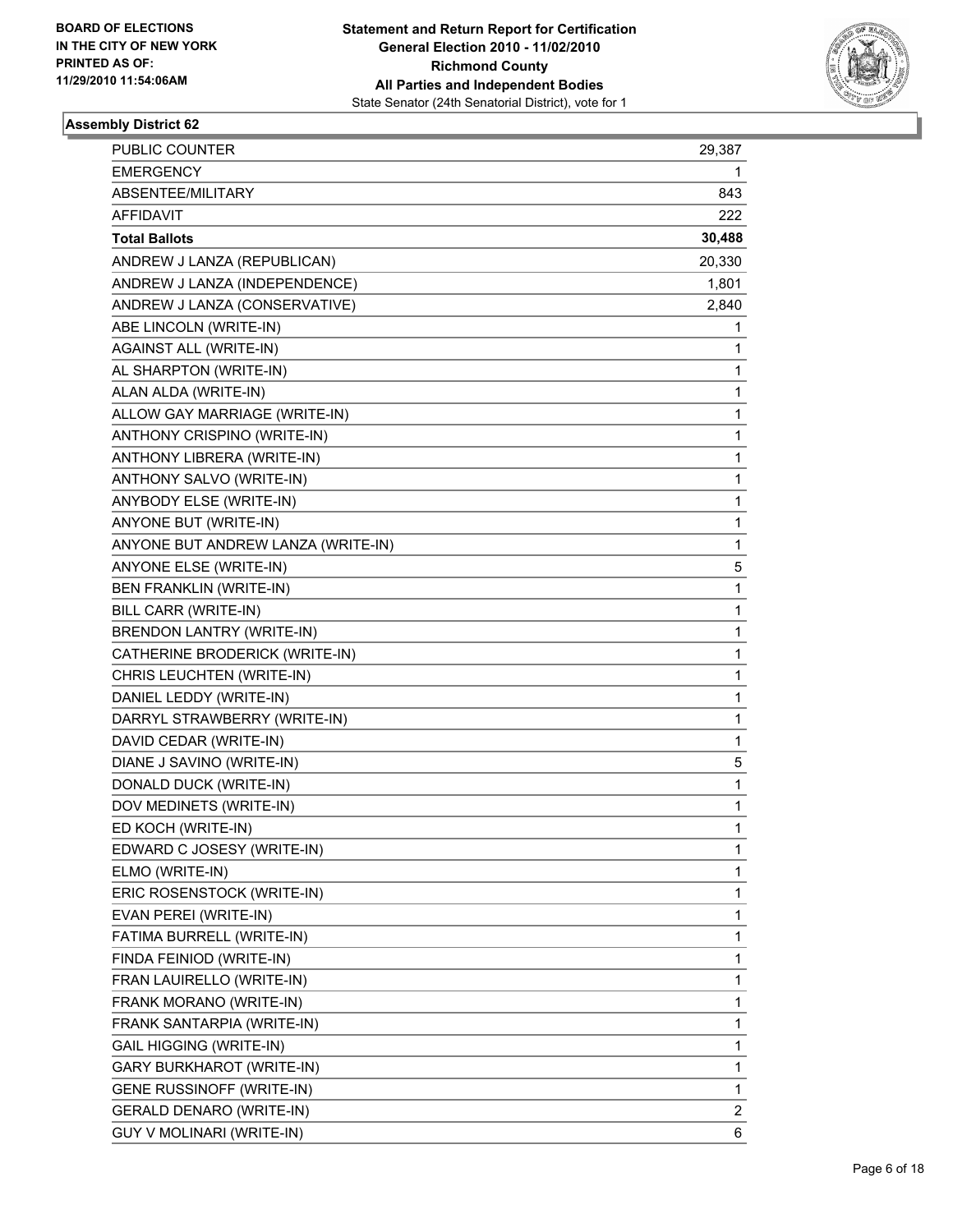

| HAROLD PAEZ (WRITE-IN)             | 1              |
|------------------------------------|----------------|
| HEATHER SLIVKO-BATHURST (WRITE-IN) | 1              |
| HOWARD STERN (WRITE-IN)            | 1              |
| HOW'S THAT DEMOCRATIC? (WRITE-IN)  | 1              |
| JAMES ODDO (WRITE-IN)              | 3              |
| JAMES P FAZIO (WRITE-IN)           | 1              |
| JANET RUBICH (WRITE-IN)            | $\overline{2}$ |
| JASON CARVER (WRITE-IN)            | 1              |
| JESSICA DAWN EDGEWORTH (WRITE-IN)  | 1              |
| JIMMY MCMILLAN (WRITE-IN)          | 4              |
| JOE BORELLI (WRITE-IN)             | 1              |
| JOHN CRIFASI (WRITE-IN)            | 1              |
| JOHN DEPALMA (WRITE-IN)            | 1              |
| JOHN DOE (WRITE-IN)                | 1              |
| <b>JOHN HERRON (WRITE-IN)</b>      | 1              |
| JOHN R BRISTLER (WRITE-IN)         | 1              |
| JOSH BAVARRO (WRITE-IN)            | 1              |
| <b>JULIENNE VERDI (WRITE-IN)</b>   | 4              |
| KEVIN F CASEY (WRITE-IN)           | 1              |
| KEVIN FITZGERALD (WRITE-IN)        | 1              |
| KEVIN O'DONELL (WRITE-IN)          | 1              |
| KRISTINA WARNER (WRITE-IN)         | 1              |
| LINDA A. MASON (WRITE-IN)          | 1              |
| LINDA BARBACELLA (WRITE-IN)        | 1              |
| LINDA MASON (WRITE-IN)             | 1              |
| LISA GREY (WRITE-IN)               | 1              |
| LORRAINE MILLAN (WRITE-IN)         | 1              |
| LORRAINE SCANNI (WRITE-IN)         | 6              |
| MAC HOWARD (WRITE-IN)              | 1              |
| MARC LAW (WRITE-IN)                | 2              |
| MARIA DENUZIO (WRITE-IN)           | 1              |
| MARIO DIRE (WRITE-IN)              | 1              |
| MARION E. O'CONNOR (WRITE-IN)      | 1              |
| MARRIAGE EQUITY (WRITE-IN)         | 1              |
| MARTIN H. EISENBERG (WRITE-IN)     | 1              |
| MAXINE SPIERER (WRITE-IN)          | 3              |
| MELISSA GRECO (WRITE-IN)           | 1              |
| MICHAEL GUALTIERI (WRITE-IN)       | 1              |
| MICHAEL H. SCAFFIA (WRITE-IN)      | 1              |
| MICKEY MOUSE (WRITE-IN)            | 4              |
| MIKE MARCVWINSKI (WRITE-IN)        | 1              |
| MURRY N ROTHBARD (WRITE-IN)        | 1              |
| MYSELF (WRITE-IN)                  | 1              |
| NEIL ROSNSTIEN (WRITE-IN)          | 1              |
| NICHOLAS GAMBACORTA (WRITE-IN)     | 1              |
| NO NAME (WRITE-IN)                 | 10             |
|                                    |                |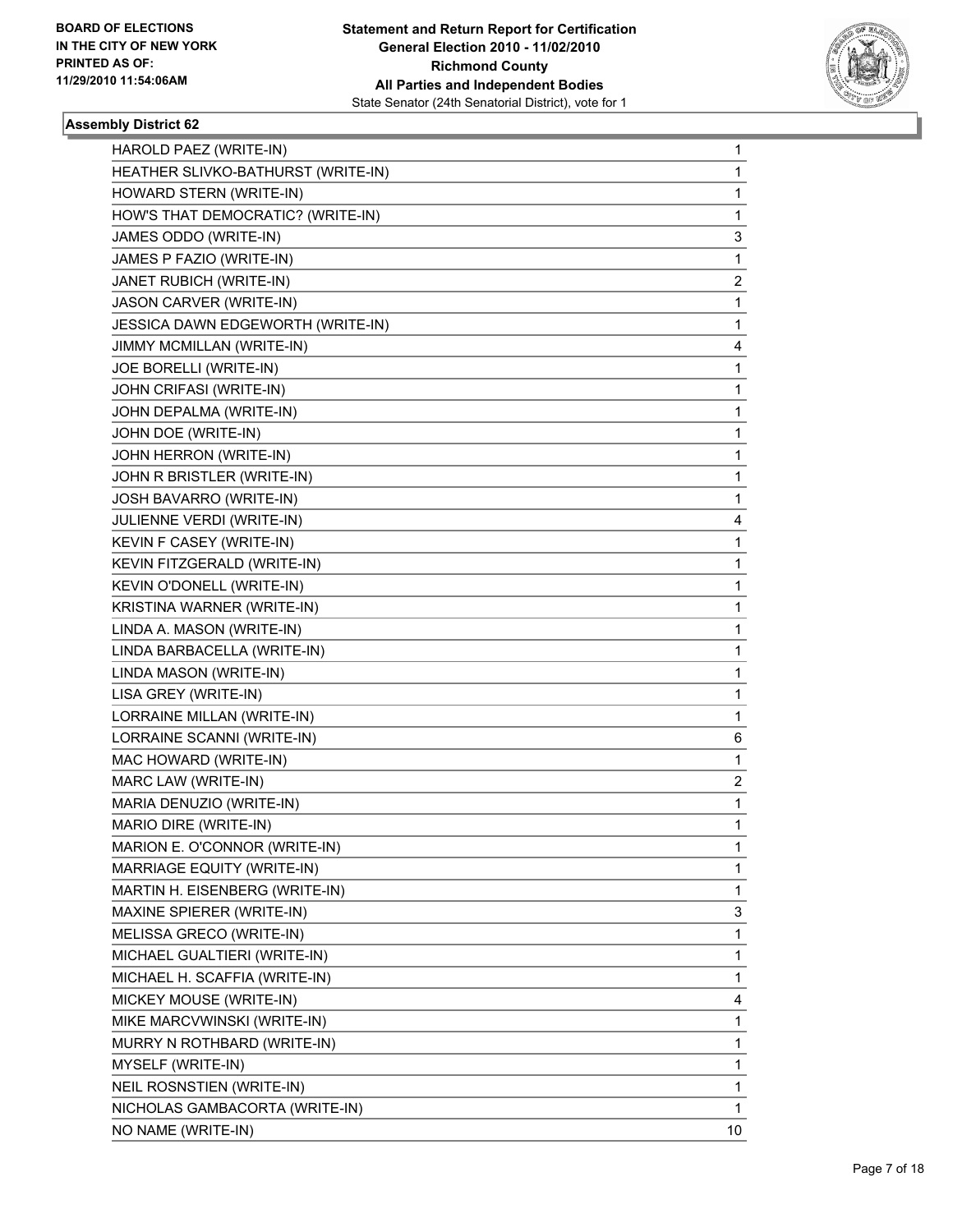

| NO ONE (WRITE-IN)               | 1      |
|---------------------------------|--------|
| NONE OF THE ABOVE (WRITE-IN)    | 1      |
| NOT A LANZA (WRITE-IN)          | 1      |
| PATRICK HALL (WRITE-IN)         | 1      |
| PATRICK K LAWLESS (WRITE-IN)    | 1      |
| RAY VOMERO (WRITE-IN)           | 1      |
| RICHARD HALL (WRITE-IN)         | 1      |
| RICK KOTULA (WRITE-IN)          | 1      |
| RIZWAN RAZA (WRITE-IN)          | 1      |
| RJ GUERCIO (WRITE-IN)           | 1      |
| ROB DACUNTO (WRITE-IN)          | 1      |
| ROBERT APPLEBAUM (WRITE-IN)     | 1      |
| ROBERT E. BROWN (WRITE-IN)      | 1      |
| ROBERT HELBOCK (WRITE-IN)       | 2      |
| RON LAVRIA (WRITE-IN)           | 1      |
| RONALD B LOW (WRITE-IN)         | 1      |
| ROSE MARIE CAVANAUGH (WRITE-IN) | 1      |
| RUDOLPH GIULIANI (WRITE-IN)     | 2      |
| SAM SCOLLAK (WRITE-IN)          | 1      |
| SARAH PALIN (WRITE-IN)          | 1      |
| SOMEONE ELSE (WRITE-IN)         | 1      |
| STEVE GIORDANO (WRITE-IN)       | 1      |
| STEVEN COLBERT (WRITE-IN)       | 1      |
| STEVEN SERRANO (WRITE-IN)       | 1      |
| TERESA A. ZERILLI (WRITE-IN)    | 1      |
| THOMAS M LAGUDICE (WRITE-IN)    | 1      |
| THOMAS VENTO (WRITE-IN)         | 1      |
| TOM WORTMAN (WRITE-IN)          | 2      |
| TURD SANDWICH (WRITE-IN)        | 1      |
| VINCENT IGNIZIO (WRITE-IN)      | 1      |
| VITO FOSSELLA (WRITE-IN)        | 1      |
| WAYNE MALONE (WRITE-IN)         | 1      |
| ZEITGEIST MOVEMENT (WRITE-IN)   | 1      |
| <b>Total Votes</b>              | 25,134 |
| Unrecorded                      | 5,354  |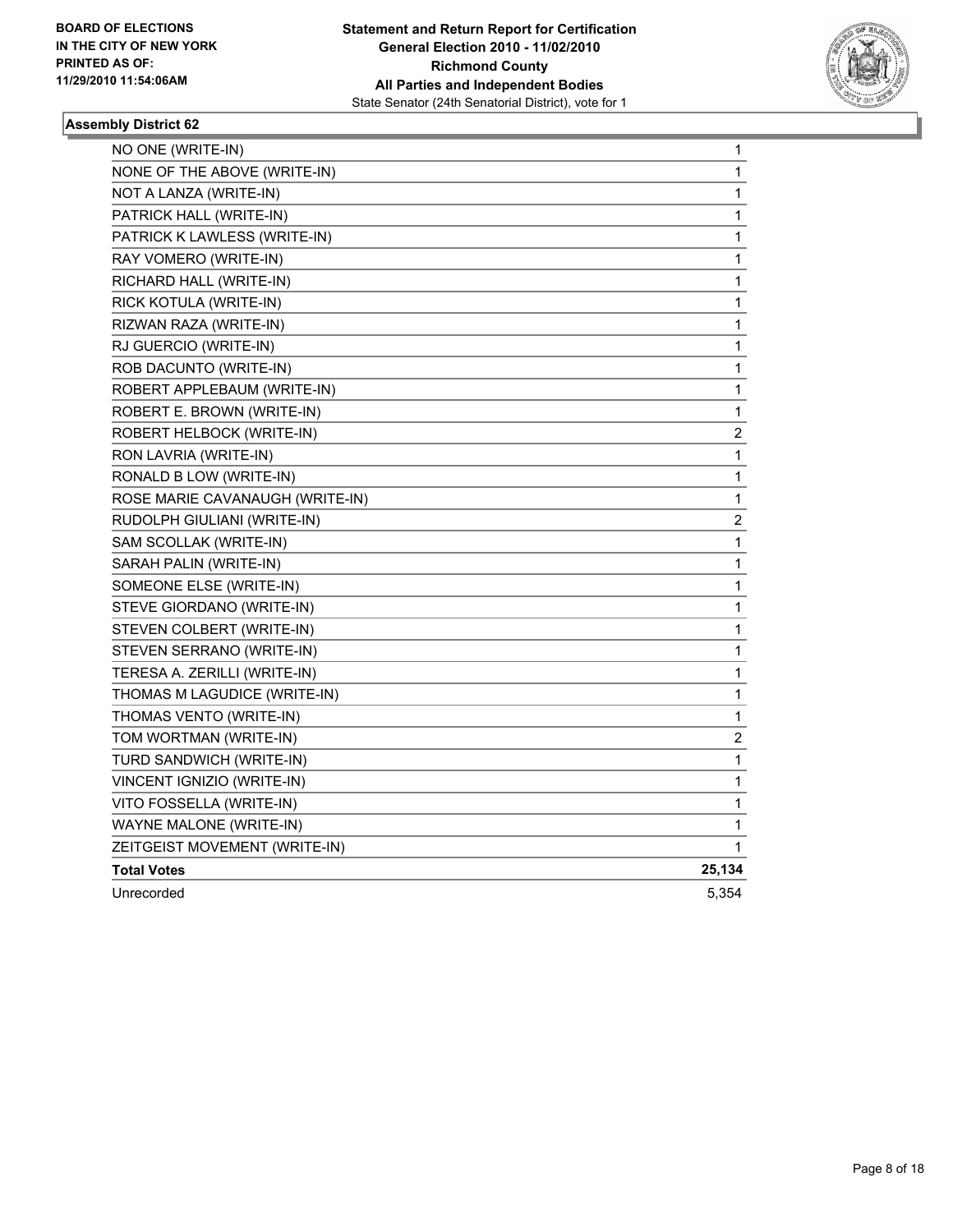

| PUBLIC COUNTER                       | 20,693 |
|--------------------------------------|--------|
| <b>EMERGENCY</b>                     | 0      |
| ABSENTEE/MILITARY                    | 726    |
| AFFIDAVIT                            | 184    |
| <b>Total Ballots</b>                 | 21,666 |
| ANDREW J LANZA (REPUBLICAN)          | 11,024 |
| ANDREW J LANZA (INDEPENDENCE)        | 1,406  |
| ANDREW J LANZA (CONSERVATIVE)        | 1,462  |
| ALFRED E NEWMAN (WRITE-IN)           | 1      |
| ANDY MONTALVO (WRITE-IN)             | 1      |
| ANGELA LOVERRO (WRITE-IN)            | 1      |
| ANYBODY ELSE (WRITE-IN)              | 1      |
| ANYONE ELSE (WRITE-IN)               | 1      |
| BARBARA WALTERS (WRITE-IN)           | 1      |
| BILL MACKEY (WRITE-IN)               | 1      |
| BILL THE CAT BLOOM COUNTY (WRITE-IN) | 1      |
| BRYAN KUSHLEY (WRITE-IN)             | 1      |
| CALVIN MORRELL (WRITE-IN)            | 1      |
| CARL WURZBACH (WRITE-IN)             | 2      |
| CHARLES TAVERNA (WRITE-IN)           | 1      |
| DAN BONANAO (WRITE-IN)               | 1      |
| DANIEL RIVERIA (WRITE-IN)            | 1      |
| DARTH VADER (WRITE-IN)               | 1      |
| DAVID JOHENSEN (WRITE-IN)            | 1      |
| DIANE J SAVINO (WRITE-IN)            | 1      |
| DONALD DUCK (WRITE-IN)               | 1      |
| DUCKY DUCK (WRITE-IN)                | 1      |
| EDDIE VAN HALEN (WRITE-IN)           | 1      |
| EDW. PULASKI (WRITE-IN)              | 1      |
| END CORRUPTION (WRITE-IN)            | 1      |
| EZRA GIMPEL (WRITE-IN)               | 1      |
| FLORIN POP (WRITE-IN)                | 1      |
| FRANK SANTARPIA (WRITE-IN)           | 1      |
| <b>GARY FURTAK (WRITE-IN)</b>        | 1      |
| GEORGE W. BUSH (WRITE-IN)            | 1      |
| <b>GEORGIA BELLE (WRITE-IN)</b>      | 1      |
| <b>GERARD MAWN (WRITE-IN)</b>        | 1      |
| <b>GEROGE BUSH JR (WRITE-IN)</b>     | 1      |
| <b>GLENN BECK (WRITE-IN)</b>         | 1      |
| <b>GRACE ACQUAFIDDA (WRITE-IN)</b>   | 1      |
| <b>GUY V MOLINARI (WRITE-IN)</b>     | 7      |
| GUY V. MOLINARI (WRITE-IN)           | 2      |
| HAROLD DAVIS (WRITE-IN)              | 3      |
| HENRY J BARDEL (WRITE-IN)            | 1      |
| HESHAWN EL MELIGY (WRITE-IN)         | 1      |
| HOWARD STERN (WRITE-IN)              | 2      |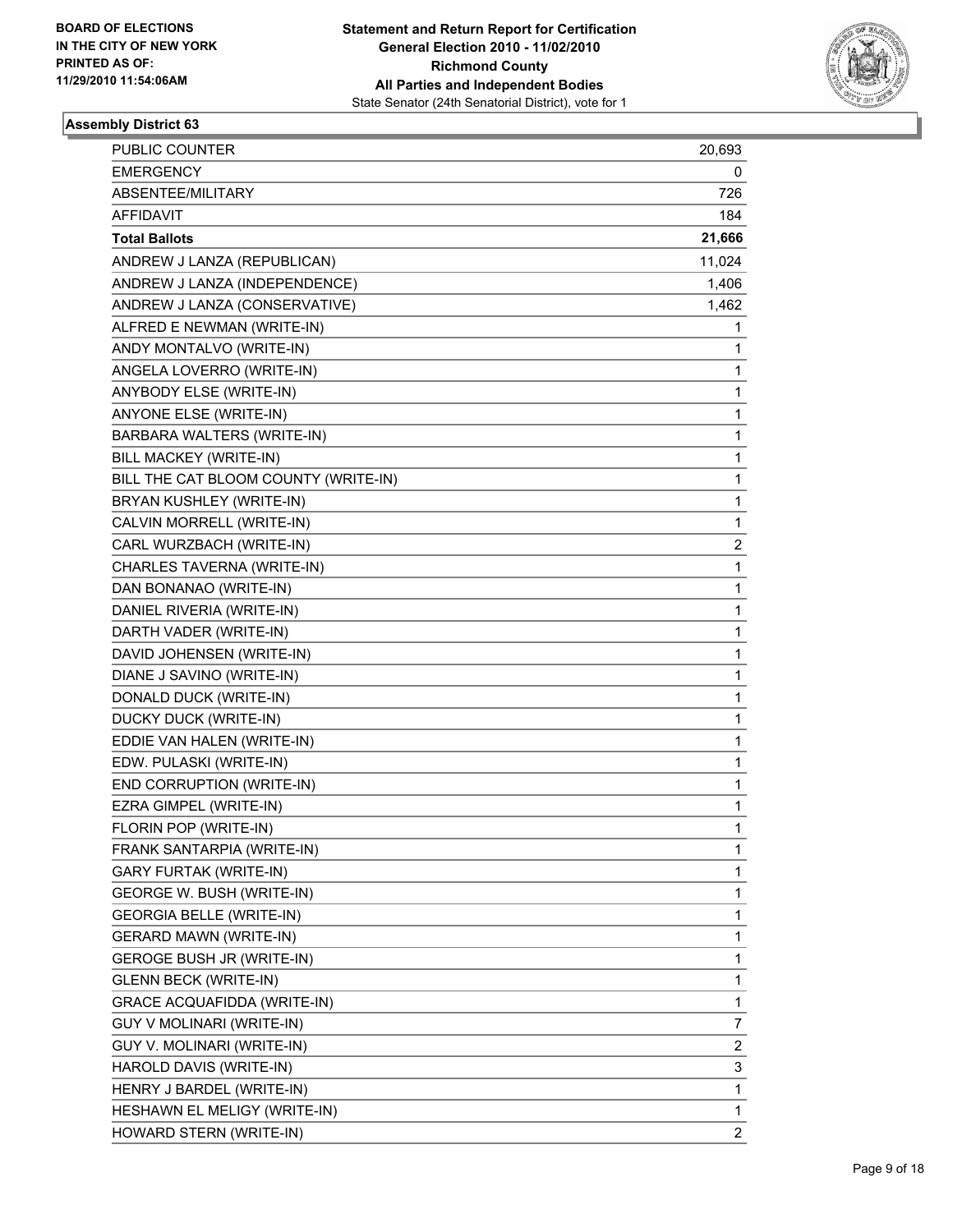

| HOWIE HAWKINS (WRITE-IN)      | 2            |
|-------------------------------|--------------|
| JAMES EARL JONES (WRITE-IN)   | 1            |
| JEANIE COLLINI (WRITE-IN)     | 2            |
| JENNIFER C EDWARDS (WRITE-IN) | 1            |
| JEREMY RIVAKOVE (WRITE-IN)    | 1            |
| JIMMY MCMILLAN (WRITE-IN)     | 2            |
| JOE BORELLI (WRITE-IN)        | 1            |
| JOHN MARCHI (WRITE-IN)        | 1            |
| JOHN SMITH (WRITE-IN)         | 1            |
| JON STEWART (WRITE-IN)        | 2            |
| JOSEPH HUFF (WRITE-IN)        | 1            |
| JOSEPH J PANCILA (WRITE-IN)   | 5            |
| JOSEPH PANCILLA (WRITE-IN)    | 1            |
| JUILENNE VERDI (WRITE-IN)     | 1            |
| JULIE LAKS (WRITE-IN)         | 1            |
| JUSTIN LEFKOWITZ (WRITE-IN)   | 1            |
| KERMIT THE FROG (WRITE-IN)    | 1            |
| KIM DEVINE (WRITE-IN)         | 1            |
| LISA MURACIDOSKI (WRITE-IN)   | 1            |
| LISA RUSSO (WRITE-IN)         | 1            |
| LORRAINE SCANNI (WRITE-IN)    | 6            |
| MARCUS A MARINO (WRITE-IN)    | 2            |
| MARIO CRESCENZO (WRITE-IN)    | 1            |
| MAUREEN CATZ (WRITE-IN)       | $\mathbf 1$  |
| ME (WRITE-IN)                 | 2            |
| MICHAEL BURK (WRITE-IN)       | 1            |
| MICHAEL CUSICK (WRITE-IN)     | 1            |
| MICHAEL RYAN (WRITE-IN)       | 1            |
| MICKEY MOUSE (WRITE-IN)       | 2            |
| MINNIE MOOSE (WRITE-IN)       | 1            |
| NED FLANDERS (WRITE-IN)       | 1            |
| NO NAME (WRITE-IN)            | 7            |
| NO ONE (WRITE-IN)             | 1            |
| PAUL LOVERRO (WRITE-IN)       | 1            |
| ROBERT DENKER (WRITE-IN)      | 1            |
| ROBERT FETIK (WRITE-IN)       | 1            |
| RON PAUL (WRITE-IN)           | 1            |
| RONALD REAGAN (WRITE-IN)      | 2            |
| SAL CARRADO (WRITE-IN)        | 1            |
| SEAN ADAMS (WRITE-IN)         | 2            |
| STEPHEN ANEST (WRITE-IN)      | $\mathbf{2}$ |
| TAMAR OWENS (WRITE-IN)        | 1            |
| THOMAS BAROZ (WRITE-IN)       | 2            |
| TOM BURKE (WRITE-IN)          | 1            |
| WILLIAN FARANGO (WRITE-IN)    | 1            |
| <b>Total Votes</b>            | 14,012       |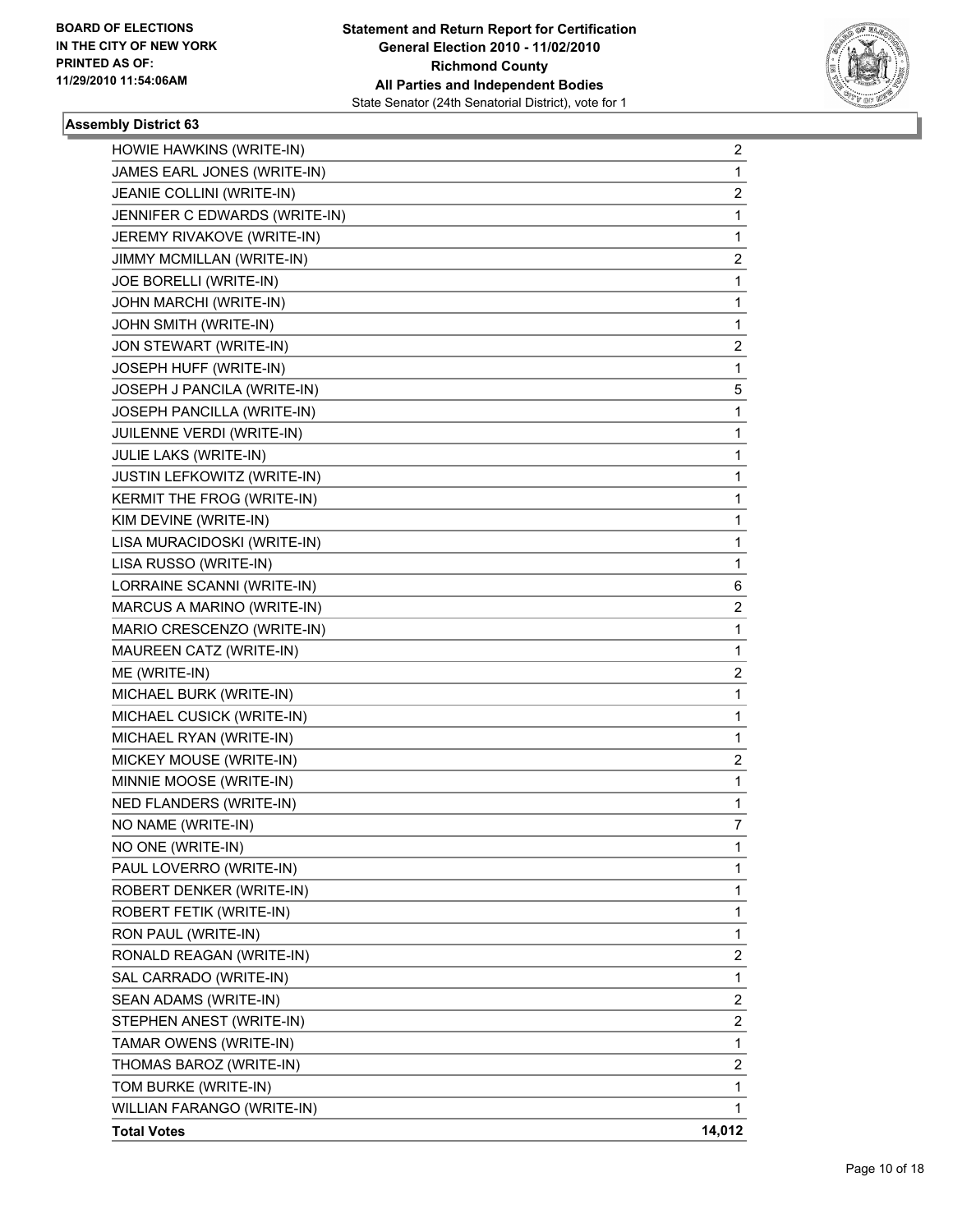Unrecorded 7,654

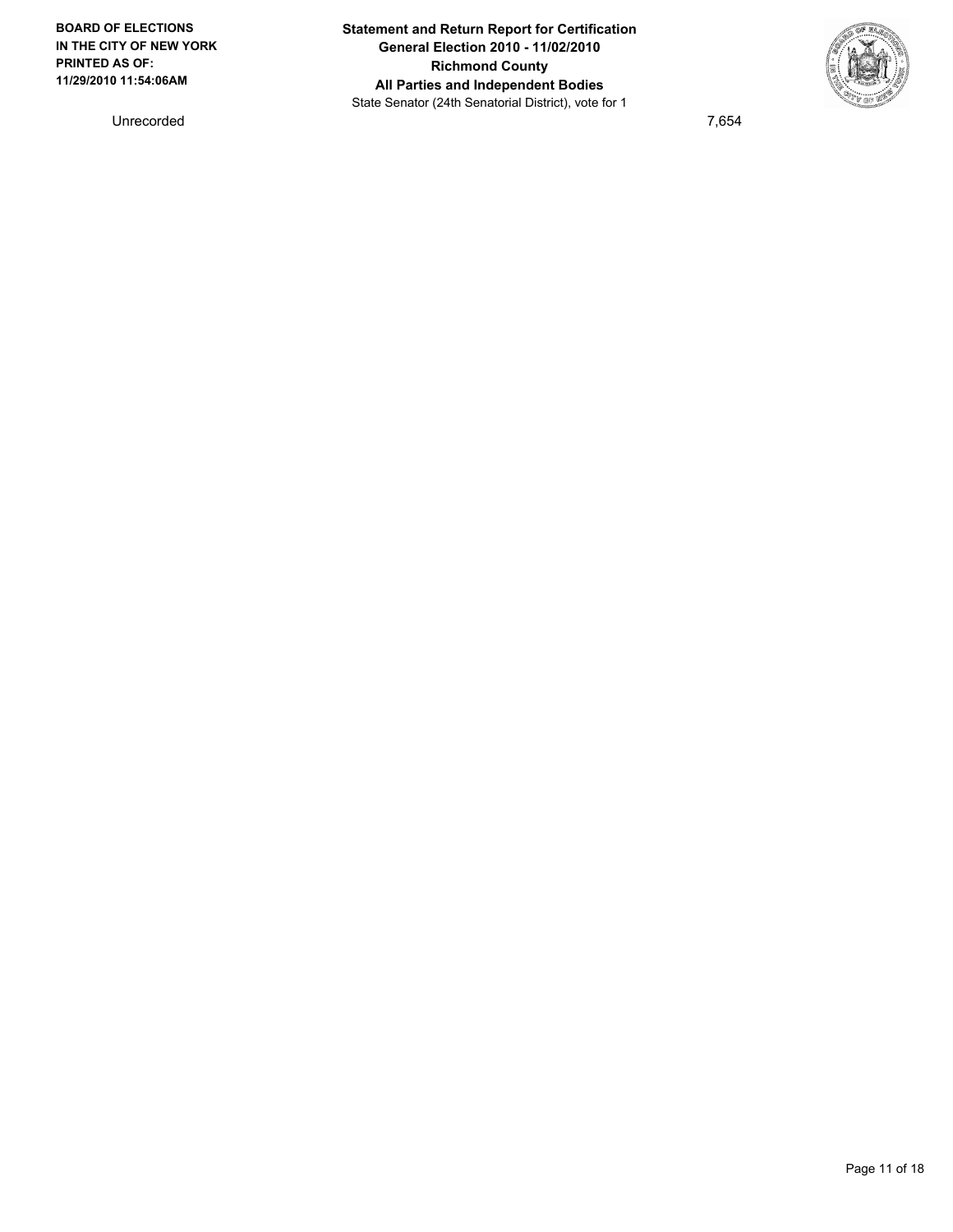

| PUBLIC COUNTER                       | 72,076         |
|--------------------------------------|----------------|
| <b>EMERGENCY</b>                     | 1              |
| ABSENTEE/MILITARY                    | 2,448          |
| AFFIDAVIT                            | 602            |
| <b>Total Ballots</b>                 | 75,273         |
| ANDREW J LANZA (REPUBLICAN)          | 43,429         |
| ANDREW J LANZA (INDEPENDENCE)        | 4,681          |
| ANDREW J LANZA (CONSERVATIVE)        | 6,492          |
| ABE LINCOLN (WRITE-IN)               | 1              |
| <b>AGAINST ALL (WRITE-IN)</b>        | 1              |
| AL SHARPTON (WRITE-IN)               | 1              |
| ALAN ALDA (WRITE-IN)                 | 1              |
| ALFRED E NEWMAN (WRITE-IN)           | 1              |
| ALICIA COLON (WRITE-IN)              | $\mathbf{1}$   |
| ALLOW GAY MARRIAGE (WRITE-IN)        | 1              |
| ANA GARCIA (WRITE-IN)                | 1              |
| ANDY MONTALVO (WRITE-IN)             | $\mathbf{1}$   |
| ANGELA LOVERRO (WRITE-IN)            | 1              |
| ANTHONY CRISPINO (WRITE-IN)          | 1              |
| ANTHONY LIBRERA (WRITE-IN)           | $\mathbf{1}$   |
| ANTHONY SALVO (WRITE-IN)             | 1              |
| ANYBODY ELSE (WRITE-IN)              | 2              |
| ANYONE (WRITE-IN)                    | 1              |
| ANYONE BUT (WRITE-IN)                | 1              |
| ANYONE BUT ANDREW LANZA (WRITE-IN)   | 1              |
| ANYONE ELSE (WRITE-IN)               | 8              |
| ARTHUR PRIVIN (WRITE-IN)             | 1              |
| BARBARA WALTERS (WRITE-IN)           | 1              |
| BEELZEBUB (WRITE-IN)                 | 1              |
| <b>BEN FRANKLIN (WRITE-IN)</b>       | 1              |
| BEN POSNER (WRITE-IN)                | 1              |
| BILL CARR (WRITE-IN)                 | $\overline{2}$ |
| BILL G HOLLAND (WRITE-IN)            | 1              |
| BILL MACKEY (WRITE-IN)               | 1              |
| BILL THE CAT BLOOM COUNTY (WRITE-IN) | $\mathbf{1}$   |
| <b>BLAISE MARCUCCI (WRITE-IN)</b>    | 1              |
| BOZO THE CLOWN (WRITE-IN)            | 1              |
| BRENDON LANTRY (WRITE-IN)            | $\mathbf{1}$   |
| BRIAN D LEVINE (WRITE-IN)            | 1              |
| BRYAN KUSHLEY (WRITE-IN)             | 1              |
| <b>BUD FOSTER (WRITE-IN)</b>         | $\mathbf{1}$   |
| CALVIN MORRELL (WRITE-IN)            | 1              |
| CARISSA ZUCCO (WRITE-IN)             | 1              |
| CARL WURZBACH (WRITE-IN)             | 2              |
| CAROLYN GOLDBERG (WRITE-IN)          | 1              |
| CATHERINE BRODERICK (WRITE-IN)       | 1              |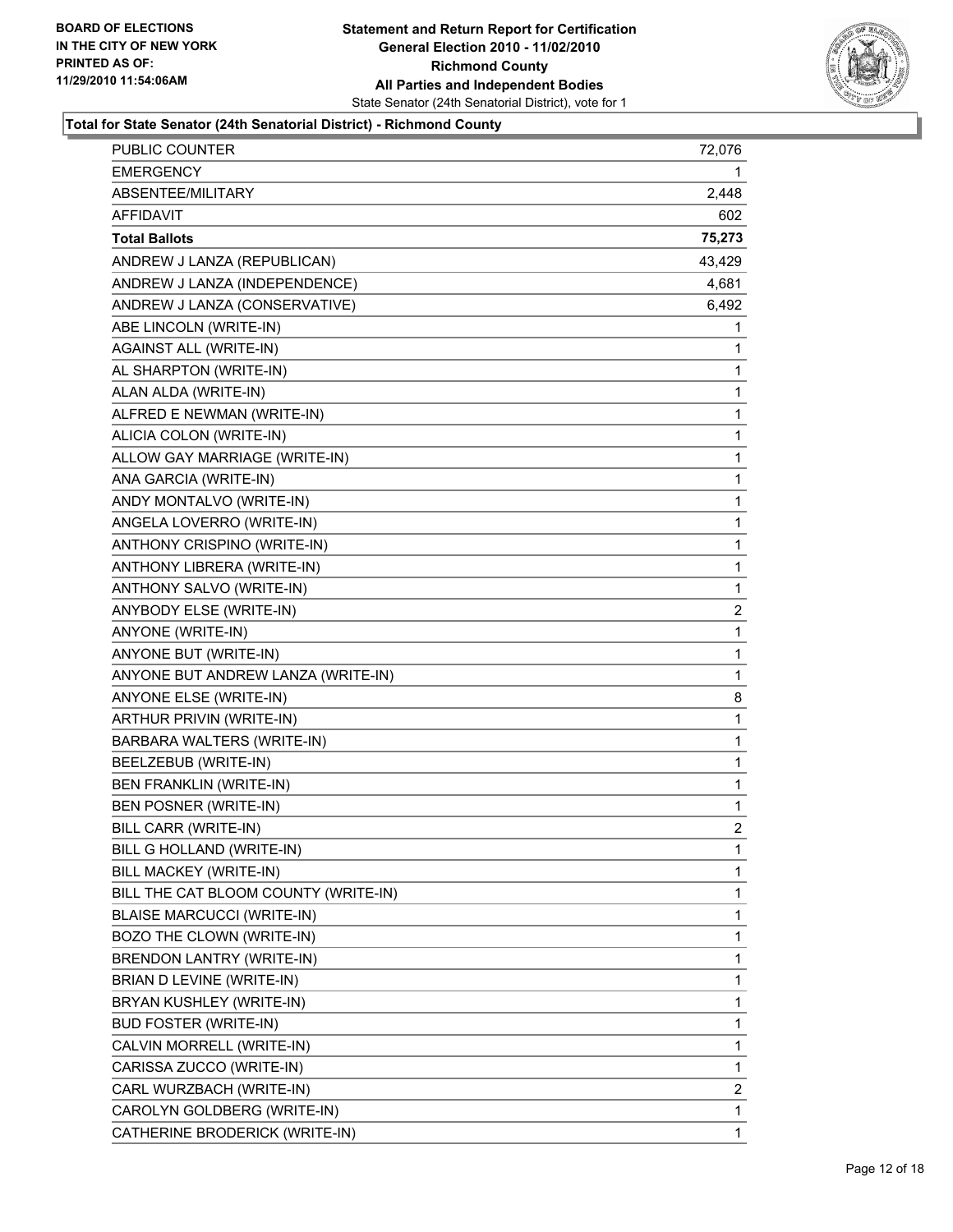

| CHARLES TAVERNA (WRITE-IN)       | 1              |
|----------------------------------|----------------|
| CHRIS LASALVIA (WRITE-IN)        | 1              |
| CHRIS LEUCHTEN (WRITE-IN)        | 1              |
| D JANELE HYER-SPENCER (WRITE-IN) | 1              |
| DAN BONANAO (WRITE-IN)           | 1              |
| DAN RAPINO (WRITE-IN)            | 1              |
| DANIEL LEDDY (WRITE-IN)          | 1              |
| DANIEL RIVERIA (WRITE-IN)        | 1              |
| DANIEL WEIBEL (WRITE-IN)         | $\overline{2}$ |
| DARRYL STRAWBERRY (WRITE-IN)     | 1              |
| DARTH VADER (WRITE-IN)           | 1              |
| DAVID CEDAR (WRITE-IN)           | 1              |
| DAVID JOHENSEN (WRITE-IN)        | 1              |
| DEBI ROSE (WRITE-IN)             | $\overline{2}$ |
| DEMOCRAT (WRITE-IN)              | 1              |
| DENNIS O'CONNOR (WRITE-IN)       | 1              |
| DIANE J SAVINO (WRITE-IN)        | 11             |
| DIANE J. SAVINO (WRITE-IN)       | 1              |
| DIANE ORAZECK (WRITE-IN)         | 1              |
| DONALD DUCK (WRITE-IN)           | $\overline{2}$ |
| DOV MEDINETS (WRITE-IN)          | 1              |
| DUCKY DUCK (WRITE-IN)            | 1              |
| ED KOCH (WRITE-IN)               | 1              |
| ED STEHLIN (WRITE-IN)            | 1              |
| EDDIE VAN HALEN (WRITE-IN)       | 1              |
| EDW. PULASKI (WRITE-IN)          | 1              |
| EDWARD C JOSESY (WRITE-IN)       | 1              |
| EDWARD J JERLIN (WRITE-IN)       | 1              |
| ELMO (WRITE-IN)                  | 1              |
| END CORRUPTION (WRITE-IN)        | 1              |
| ERIC ROSENSTOCK (WRITE-IN)       | 1              |
| EVAN PEREI (WRITE-IN)            | 1              |
| EZRA GIMPEL (WRITE-IN)           | 1              |
| FATIMA BURRELL (WRITE-IN)        | 1              |
| FINDA FEINIOD (WRITE-IN)         | 1              |
| FLORIN POP (WRITE-IN)            | 1              |
| FRAN LAUIRELLO (WRITE-IN)        | 1              |
| FRANK KATALERAS (WRITE-IN)       | 1              |
| FRANK MORANO (WRITE-IN)          | 1              |
| FRANK SANTARPIA (WRITE-IN)       | $\mathbf{2}$   |
| FRED CERULLO (WRITE-IN)          | 1              |
| <b>GAIL FISHER (WRITE-IN)</b>    | 1              |
| <b>GAIL HIGGING (WRITE-IN)</b>   | 1              |
| <b>GARY BURKHAROT (WRITE-IN)</b> | 1              |
| <b>GARY FURTAK (WRITE-IN)</b>    | 1              |
| GENA MIMOSA (WRITE-IN)           | $\mathbf 1$    |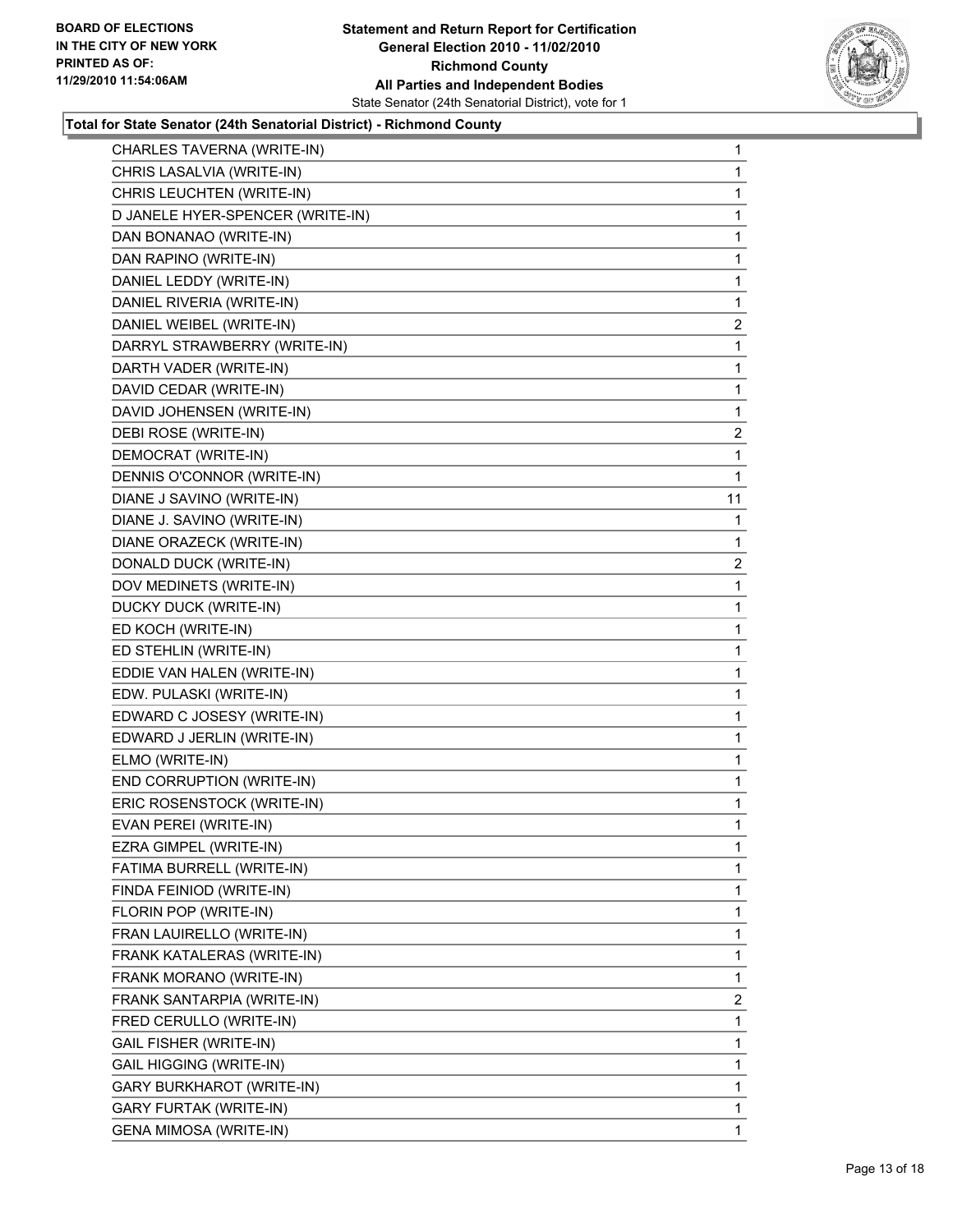

| <b>GENE RUSSINOFF (WRITE-IN)</b>   | 1              |
|------------------------------------|----------------|
| GEORGE W. BUSH (WRITE-IN)          | 1              |
| <b>GEORGIA BELLE (WRITE-IN)</b>    | 1              |
| GERALD DENARO (WRITE-IN)           | $\overline{c}$ |
| <b>GERALD MALON (WRITE-IN)</b>     | 1              |
| <b>GERARD MAWN (WRITE-IN)</b>      | 1              |
| <b>GEROGE BUSH JR (WRITE-IN)</b>   | 1              |
| <b>GLENN BECK (WRITE-IN)</b>       | 1              |
| <b>GRACE ACQUAFIDDA (WRITE-IN)</b> | 1              |
| <b>GREG O'BRIEN (WRITE-IN)</b>     | 1              |
| <b>GRIGORIY KISHKO (WRITE-IN)</b>  | 1              |
| GUY V MOLINARI (WRITE-IN)          | 14             |
| GUY V. MOLINARI (WRITE-IN)         | $\overline{2}$ |
| HAI NA (WRITE-IN)                  | 1              |
| HAROLD DAVIS (WRITE-IN)            | 3              |
| HAROLD GATES (WRITE-IN)            | 1              |
| HAROLD PAEZ (WRITE-IN)             | 1              |
| HAZIZE KOVACEVIC (WRITE-IN)        | 1              |
| HEATHER SLIVKO-BATHURST (WRITE-IN) | 1              |
| HENRY J BARDEL (WRITE-IN)          | 1              |
| HESHAWN EL MELIGY (WRITE-IN)       | 1              |
| HOWARD STERN (WRITE-IN)            | 4              |
| HOWIE HAWKINS (WRITE-IN)           | 2              |
| HOW'S THAT DEMOCRATIC? (WRITE-IN)  | 1              |
| JAMES EARL JONES (WRITE-IN)        | 1              |
| JAMES ODDO (WRITE-IN)              | 4              |
| JAMES P FAZIO (WRITE-IN)           | 1              |
| JANET RUBICH (WRITE-IN)            | $\mathbf{2}$   |
| <b>JASON CARVER (WRITE-IN)</b>     | 1              |
| JEANIE COLLINI (WRITE-IN)          | $\overline{2}$ |
| JENNIFER C EDWARDS (WRITE-IN)      | 1              |
| JEREMY RIVAKOVE (WRITE-IN)         | 1              |
| JERRY CAVANNANTE (WRITE-IN)        | 1              |
| JESSICA DAWN EDGEWORTH (WRITE-IN)  | 2              |
| JIMMY CARTER (WRITE-IN)            | 1              |
| JIMMY MCMILLAN (WRITE-IN)          | 10             |
| JOE BARBERI (WRITE-IN)             | 2              |
| JOE BORELLI (WRITE-IN)             | 2              |
| JOHN ADAMS (WRITE-IN)              | 1              |
| JOHN CRIFASI (WRITE-IN)            | 1              |
| JOHN DEPALMA (WRITE-IN)            | 1              |
| JOHN DOE (WRITE-IN)                | 1              |
| JOHN DUFFY (WRITE-IN)              | 1              |
| JOHN HERRON (WRITE-IN)             | 1              |
| JOHN KELLY (WRITE-IN)              | 1              |
| JOHN MARCHI (WRITE-IN)             | 2              |
|                                    |                |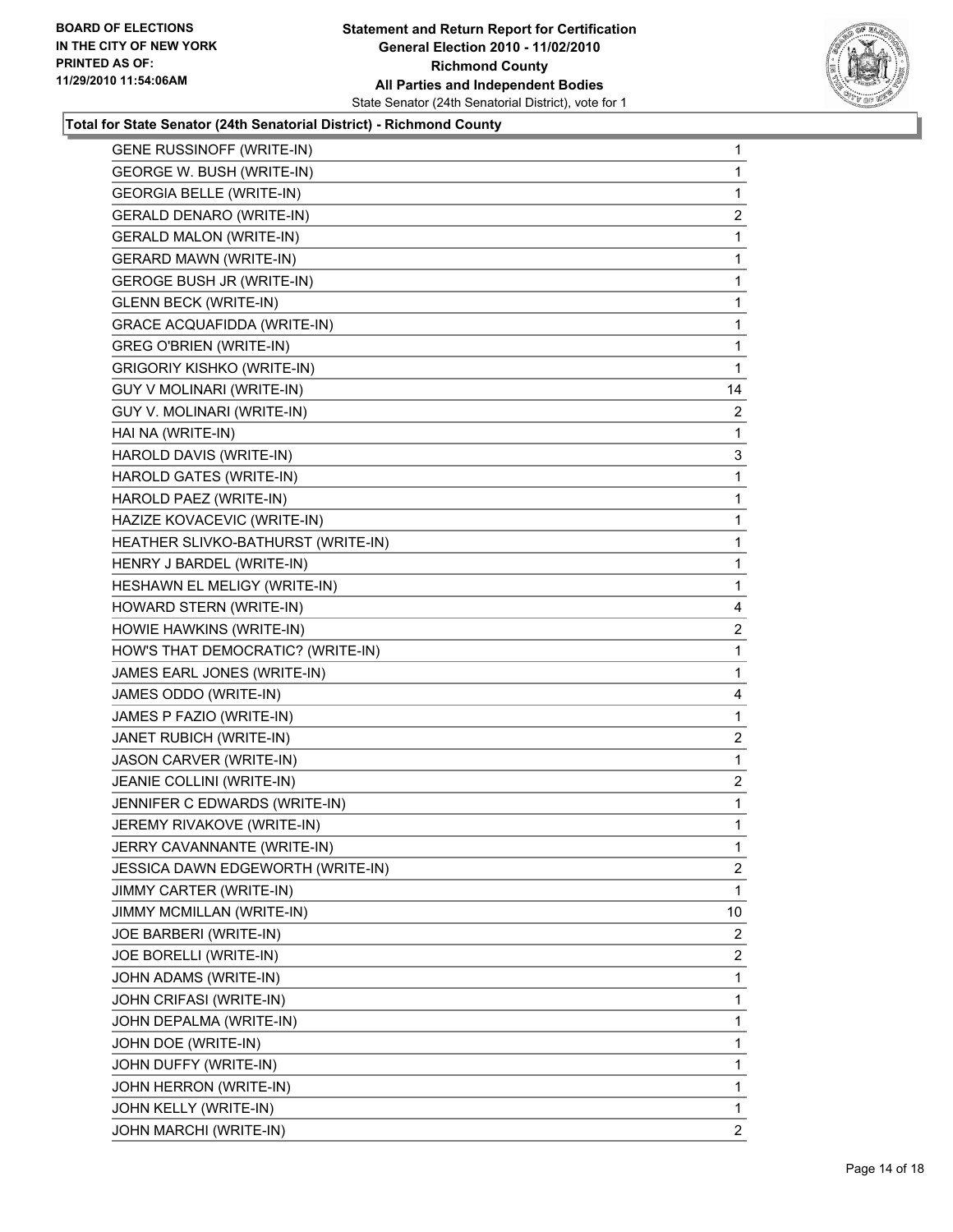

| JOHN R BRISTLER (WRITE-IN)         | 1              |
|------------------------------------|----------------|
| JOHN SMITH (WRITE-IN)              | $\mathbf 1$    |
| JON STEWART (WRITE-IN)             | 2              |
| JOSEPH HUFF (WRITE-IN)             | 2              |
| JOSEPH J PANCILA (WRITE-IN)        | 5              |
| JOSEPH PANCILLA (WRITE-IN)         | 2              |
| JOSH BAVARRO (WRITE-IN)            | 1              |
| JOVIO FEVELO (WRITE-IN)            | $\mathbf 1$    |
| JUILENNE VERDI (WRITE-IN)          | 1              |
| JULIE LAKS (WRITE-IN)              | 1              |
| JULIENNE VERDI (WRITE-IN)          | 5              |
| JUSTIN LEFKOWITZ (WRITE-IN)        | 1              |
| KAREN A REARDON (WRITE-IN)         | 1              |
| KATHERINE KRAUSS ROONEY (WRITE-IN) | 1              |
| KEN C MITCHELL (WRITE-IN)          | 1              |
| KERMIT THE FROG (WRITE-IN)         | 1              |
| KEVIN F CASEY (WRITE-IN)           | 1              |
| KEVIN FITZGERALD (WRITE-IN)        | 1              |
| KEVIN O'DONELL (WRITE-IN)          | 1              |
| KIM DEVINE (WRITE-IN)              | 1              |
| KRISTEN M DAVIS (WRITE-IN)         | 1              |
| KRISTINA WARNER (WRITE-IN)         | 1              |
| LINDA A. MASON (WRITE-IN)          | 1              |
| LINDA BARBACELLA (WRITE-IN)        | 1              |
| LINDA MASON (WRITE-IN)             | 1              |
| LISA GREY (WRITE-IN)               | 1              |
| LISA MURACIDOSKI (WRITE-IN)        | 1              |
| LISA MURKOWSKI (WRITE-IN)          | 1              |
| LISA RUSSO (WRITE-IN)              | 1              |
| LORRAINE MILLAN (WRITE-IN)         | 1              |
| LORRAINE SCANNI (WRITE-IN)         | 15             |
| LOU PECONO (WRITE-IN)              | 1              |
| LOU TOBACCO (WRITE-IN)             | 1              |
| MAC HOWARD (WRITE-IN)              | 1              |
| MARC LAW (WRITE-IN)                | 2              |
| <b>MARC NATION (WRITE-IN)</b>      | 1              |
| MARCUS A MARINO (WRITE-IN)         | $\overline{2}$ |
| MARIA DENUZIO (WRITE-IN)           | 1              |
| MARIO CRESCENZO (WRITE-IN)         | 1              |
| MARIO DIRE (WRITE-IN)              | $\overline{2}$ |
| MARION E. O'CONNOR (WRITE-IN)      | 1              |
| MARRIAGE EQUITY (WRITE-IN)         | 1              |
| MARTIN H. EISENBERG (WRITE-IN)     | 1              |
| MARY GUSTAFESON (WRITE-IN)         | 1              |
| MAUREEN CATZ (WRITE-IN)            | 1              |
| MAXINE SPIERER (WRITE-IN)          | 3              |
|                                    |                |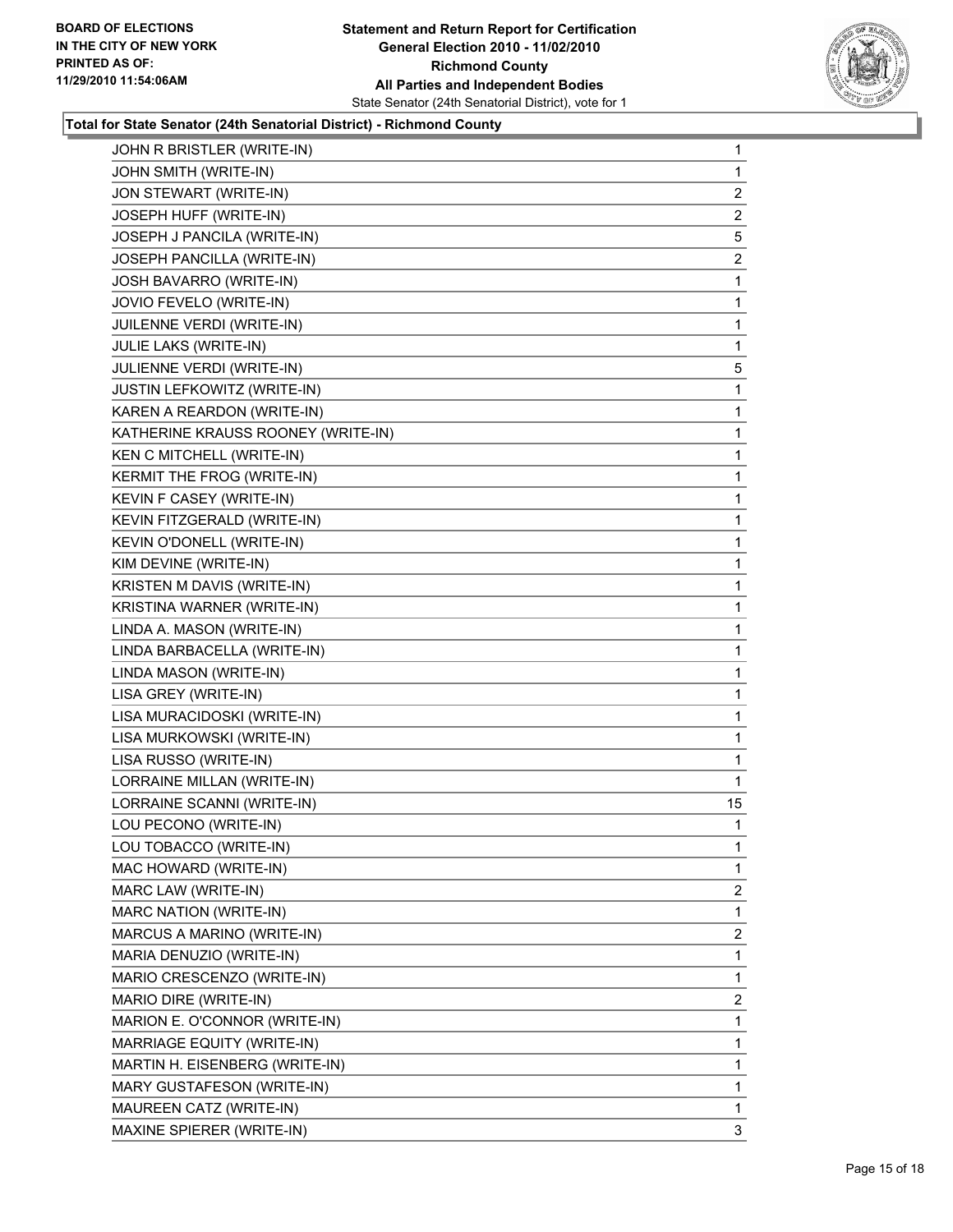

| ME (WRITE-IN)                  | 2            |
|--------------------------------|--------------|
| MELISSA GRECO (WRITE-IN)       | 1            |
| MICHAEL BURK (WRITE-IN)        | 1            |
| MICHAEL CUSICK (WRITE-IN)      | 1            |
| MICHAEL GUALTIERI (WRITE-IN)   | 1            |
| MICHAEL H. SCAFFIA (WRITE-IN)  | 1            |
| MICHAEL MCSHERRY (WRITE-IN)    | 1            |
| MICHAEL MURPHY (WRITE-IN)      | 1            |
| MICHAEL RYAN (WRITE-IN)        | 1            |
| MICKEY MOUSE (WRITE-IN)        | 8            |
| MIKE MARCVWINSKI (WRITE-IN)    | 1            |
| MIKE MORREL (WRITE-IN)         | 1            |
| MINNIE MOOSE (WRITE-IN)        | 1            |
| MURRY N ROTHBARD (WRITE-IN)    | 1            |
| MYSELF (WRITE-IN)              | 2            |
| NED FLANDERS (WRITE-IN)        | 1            |
| NEIL ROSNSTIEN (WRITE-IN)      | 1            |
| NICHOLAS GAMBACORTA (WRITE-IN) | 1            |
| NO NAME (WRITE-IN)             | 28           |
| NO ONE (WRITE-IN)              | 3            |
| NONE (WRITE-IN)                | 3            |
| NONE OF THE ABOVE (WRITE-IN)   | 1            |
| NOT A LANZA (WRITE-IN)         | 1            |
| PATRICK DUFFY (WRITE-IN)       | 1            |
| PATRICK HALL (WRITE-IN)        | 1            |
| PATRICK K LAWLESS (WRITE-IN)   | 1            |
| PAUL LOVERRO (WRITE-IN)        | 1            |
| PAUL W. CASEY (WRITE-IN)       | 1            |
| PETER GILL (WRITE-IN)          | 1            |
| PETER PARKER (WRITE-IN)        | 1            |
| RALPH NADER (WRITE-IN)         | 1            |
| RAY KELLY (WRITE-IN)           | 1            |
| RAY VOMERO (WRITE-IN)          | 1            |
| RIAN SILVERMAN (WRITE-IN)      | 1            |
| RICHARD HALL (WRITE-IN)        | 1            |
| RICHARD M KATULA (WRITE-IN)    | 1            |
| RICHARD P RYAN (WRITE-IN)      | 1            |
| RICK KOTULA (WRITE-IN)         | 1            |
| RIZWAN RAZA (WRITE-IN)         | 1            |
| RJ GUERCIO (WRITE-IN)          | 1            |
| ROB DACUNTO (WRITE-IN)         | 1            |
| ROBERT APPLEBAUM (WRITE-IN)    | 1            |
| ROBERT DENKER (WRITE-IN)       | 1            |
| ROBERT E. BROWN (WRITE-IN)     | $\mathbf{1}$ |
| ROBERT FETIK (WRITE-IN)        | 1            |
| ROBERT HELBOCK (WRITE-IN)      | 3            |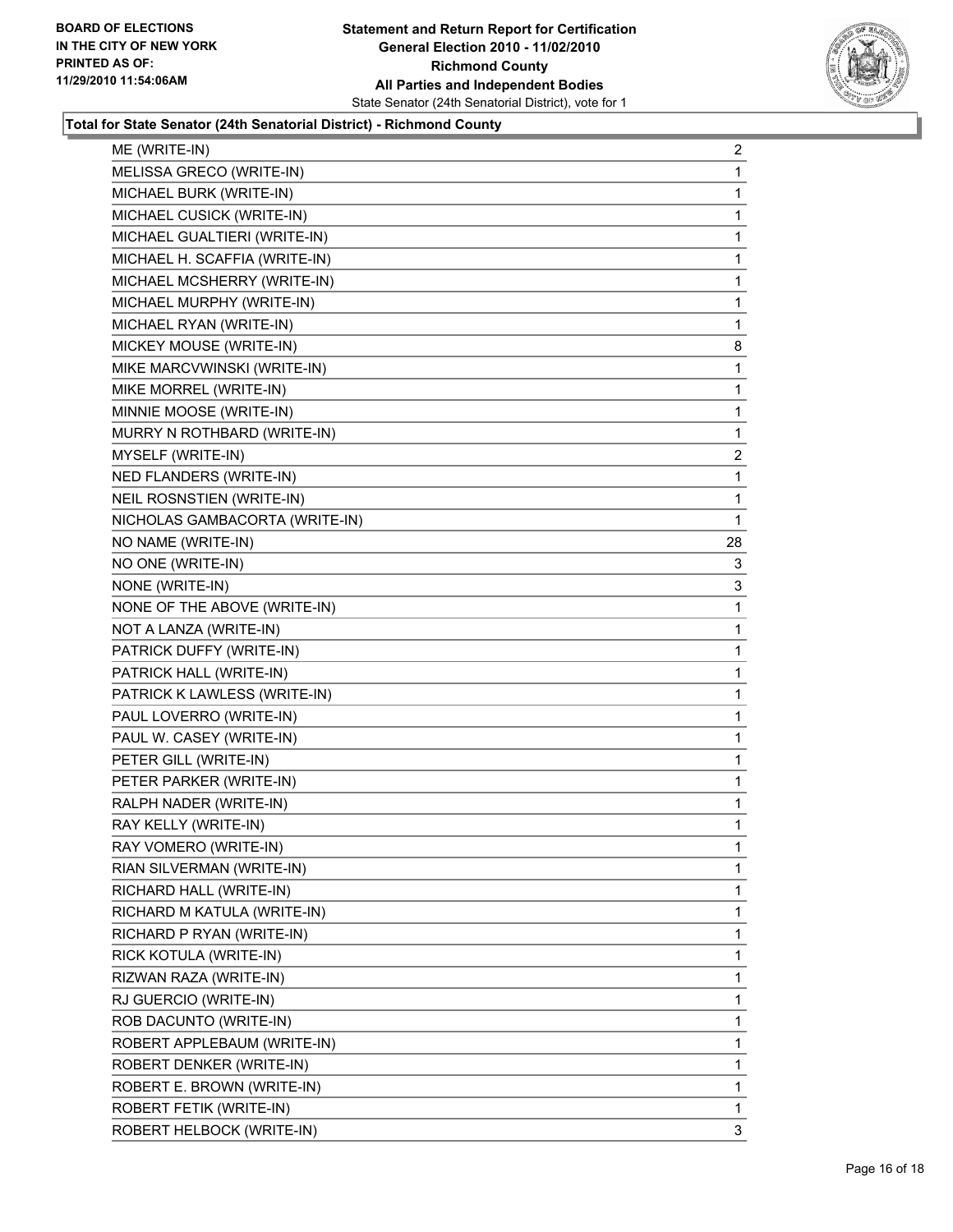

| RON LAVRIA (WRITE-IN)           | $\mathbf 1$    |
|---------------------------------|----------------|
| RON PAUL (WRITE-IN)             | $\overline{2}$ |
| RONALD B LOW (WRITE-IN)         | 1              |
| RONALD REAGAN (WRITE-IN)        | 2              |
| ROSE MARIE CAVANAUGH (WRITE-IN) | 1              |
| RUDOLPH GIULIANI (WRITE-IN)     | 2              |
| RUSS FEINGOLD (WRITE-IN)        | 1              |
| SAL CARRADO (WRITE-IN)          | 1              |
| SAM SCOLLAK (WRITE-IN)          | 1              |
| SARAH PALIN (WRITE-IN)          | 1              |
| SEAN ADAMS (WRITE-IN)           | 2              |
| SEAN MULLIGAN (WRITE-IN)        | 1              |
| SOMEONE ELSE (WRITE-IN)         | $\mathbf 1$    |
| STEPHEN ANEST (WRITE-IN)        | 2              |
| STEVE GIORDANO (WRITE-IN)       | 1              |
| STEVEN COLBERT (WRITE-IN)       | 1              |
| STEVEN SERRANO (WRITE-IN)       | 1              |
| STEWIE GRIFFIN (WRITE-IN)       | 1              |
| SUSAN CHEW (WRITE-IN)           | 2              |
| TAMAR OWENS (WRITE-IN)          | 1              |
| TERESA A. ZERILLI (WRITE-IN)    | 1              |
| THOMAS BAROZ (WRITE-IN)         | 2              |
| THOMAS BEIVNETI (WRITE-IN)      | 1              |
| THOMAS M LAGUDICE (WRITE-IN)    | 1              |
| THOMAS VENTO (WRITE-IN)         | 1              |
| TOM BURKE (WRITE-IN)            | 1              |
| TOM MORRISEY (WRITE-IN)         | 1              |
| TOM WORTMAN (WRITE-IN)          | 2              |
| TREVOR MILLS (WRITE-IN)         | 1              |
| TURD SANDWICH (WRITE-IN)        | 1              |
| VINCENT IGNIZIO (WRITE-IN)      | 5              |
| VITO FOSSELLA (WRITE-IN)        | 1              |
| WAYNE MALONE (WRITE-IN)         | 1              |
| WAYNE STEINMAN (WRITE-IN)       | 3              |
| WILLIAM D'EMILIO (WRITE-IN)     | 1              |
| WILLIAN FARANGO (WRITE-IN)      | $\mathbf 1$    |
| ZEITGEIST MOVEMENT (WRITE-IN)   | 1              |
| <b>Total Votes</b>              | 55,010         |
| Unrecorded                      | 20,263         |
|                                 |                |